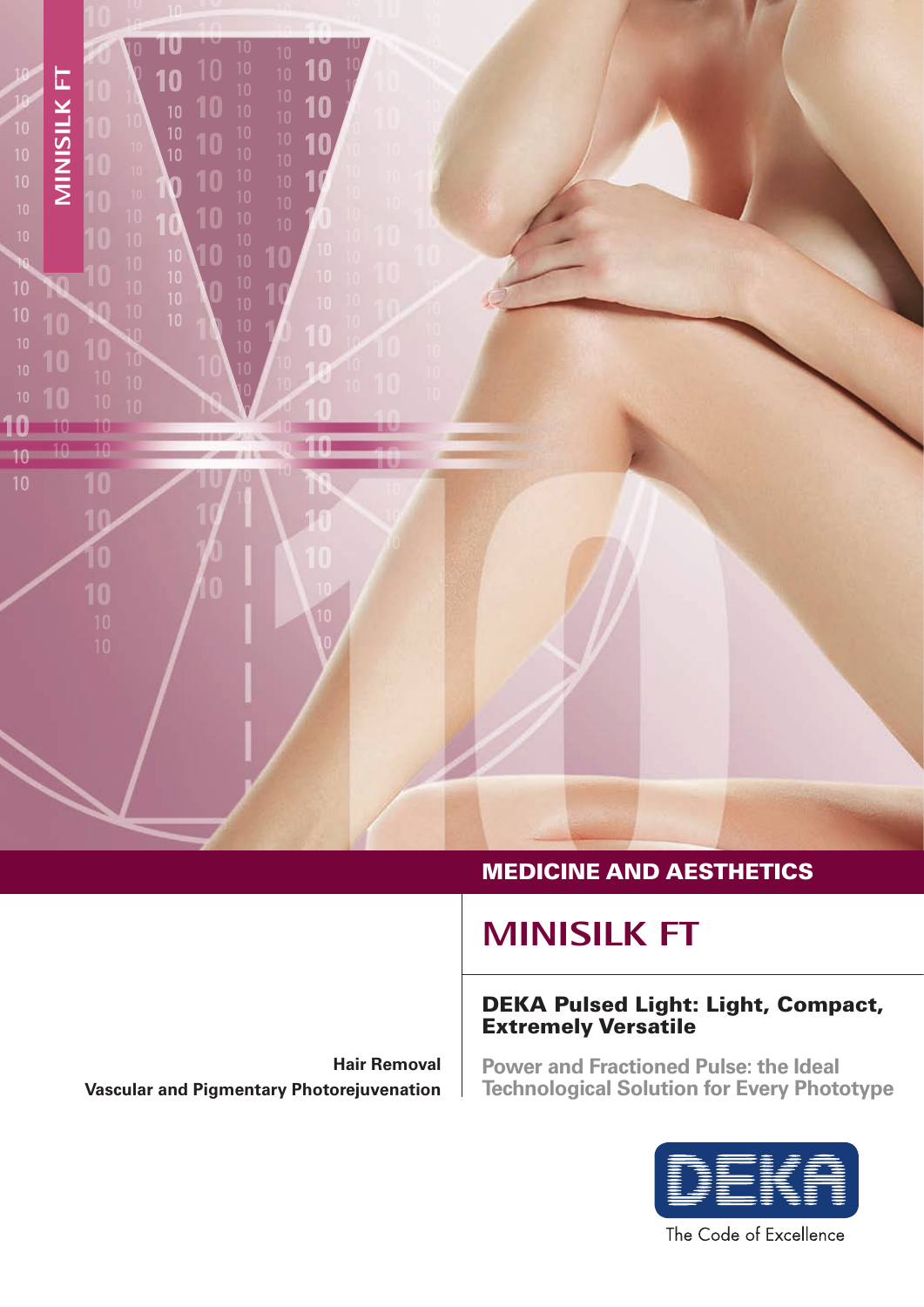### **MINISILK FT**

# **10 MINISILK FT: THE RIGHT PULSE FOR EVERY MEDICAL-AESTHETIC CENTRE**

Hair removal with Minisilk FT is a gradual, painless, and effective treatment for all types of hair, skin, and phototype. Benefits include a permanent reduction in the number of hairs and a dramatic slowdown of regrowth. The effectiveness of DEKA technologies and the broad handpiece speed up treatment time, making Minisilk FT especially suitable for larger body areas. High performance, safe technology and modest outlay make Minisilk FT the ideal instrument to meet patients' needs, from hair removal to skin photorejuvenation. Even when higher intensities are required, the fractioning of the Minisilk FT pulse allows to act on the target structure only, without thermal damage to the surrounding areas. DEKA's intelligent technologies also include an interchangeable filter system and a cooling system integrated in the handpiece, making it practical for the doctor and comfortable for the patient.

10

*"Numerous patients ask me how to solve the problem of superfluous hair without becoming slaves to creams and waxing. So I set about finding the technological solution best suited to their needs and mine: in short, a practical, versatile, and why not, also economical device. DEKA's Minisilk FT possesses all these qualities: it enables a wide range of treatments, from progressive hair removal, increasingly sought-after by patients, to photorejuvenation. It is very easy to change the filters to suit the application and phototype: therefore I can focus each treatment on the real needs of my patients, ensuring their total comfort and the shortest possible post-op recovery time. The execution speed offers a dual benefit: my patients achieve their goal after several short sessions and my studio boosts its economic performance without sacrificing safety."*

#### **Prof. Giovanni Cannarozzo, MD**

*Department of Dermatology - University of Florence, Italy*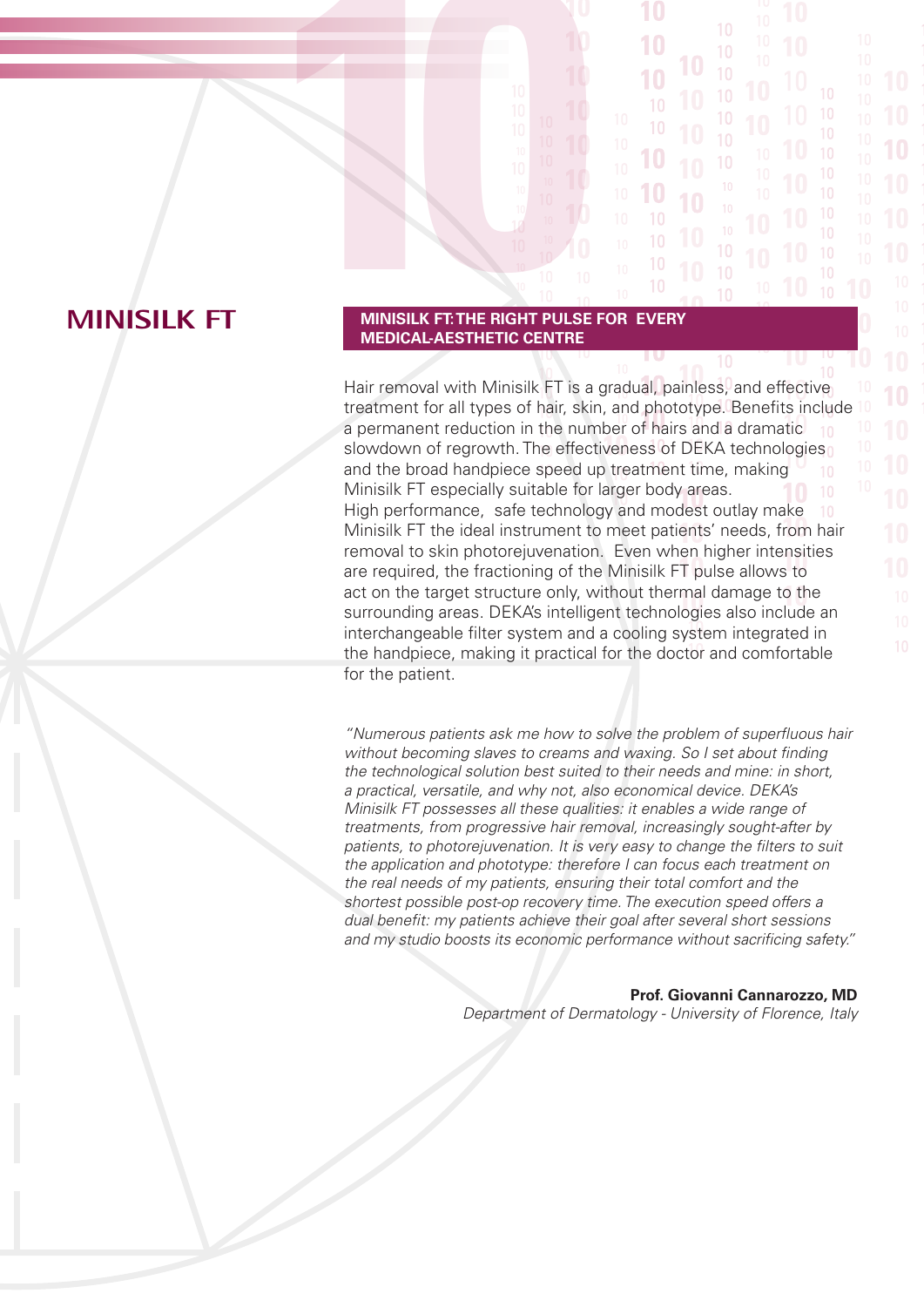# **MINISILK FT** MEDICINE AND AESTHETICS



Main skin chromophores absorption spectrum: Melanin, water and oxyhaemoglobin.



The interaction of the different wavelengths and skin layers determines the choice of the appropriate filter based on the treatment and patient phototype.

#### **LIGHT, VERSATILE, USER-FRIENDLY**

Minisilk FT represents the latest pulsed light technologies developed by DEKA. This system has been designed in line with user-friendly criteria such as simplicity of use, practicality, and effectiveness.

This is an extremely compact and lightweight device, which can easily be moved from one place to another. The ability of changing the handpiece filters enables rapid selection of the type of application depending on the patient's phototype.

The Minisilk FT action is amazingly effective for hair removal and photorejuvenation. Patients obtain visible and aesthetically impressive results after a personalised cycle of sessions. The pulsed light stimulates the production of new collagen, improving skin tone, texture, and glow. As a result of its speed and precision, gives the skin a natural lifting effect.

Minisilk FT can be used all over the body, even on more difficult areas such as the face, neck, and throat. The effects are already visible after 4 or 5 treatments and continue to improve over the following months.

Pigmentary lesions, couperose, rosacea, enlarged pores, age spots, superficial vascular lesions: the Minisilk FT pulsed light has a specific and targeted action on a wide variety of skin imperfections.

| 6                     | Interchangeable filters, with different emission spectra, for a<br>single pulsed light handpiece. It takes only a moment to adjust the<br>emission to the specific application and the patient's phototype.               |
|-----------------------|---------------------------------------------------------------------------------------------------------------------------------------------------------------------------------------------------------------------------|
| 11                    | Adjustable levels for contact skin-cooling system integrated in<br>the handpiece.                                                                                                                                         |
| 36<br>liters          | Compact technology. The reduced size of Minisilk FT makes<br>it easy to move around.                                                                                                                                      |
| 2                     | Available treatment spot size for each filter: $48 \times 13$ mm (6,2 cm <sup>2</sup> )<br>$e$ 23 x 13 mm (3 cm <sup>2</sup> ). It is now possible to choose the ideal spot size<br>based on the various treatment areas. |
| 1                     | Optional handpiece (48x17 mm) with 550 - 1200 nm integrated filter.                                                                                                                                                       |
| 700 qr.               | Lighweight and compact handpiece for effortless treatment.                                                                                                                                                                |
| <b>Power</b><br>Meter | A power meter incorporated in the system monitors the correct<br>operation of the handpiece at all times.                                                                                                                 |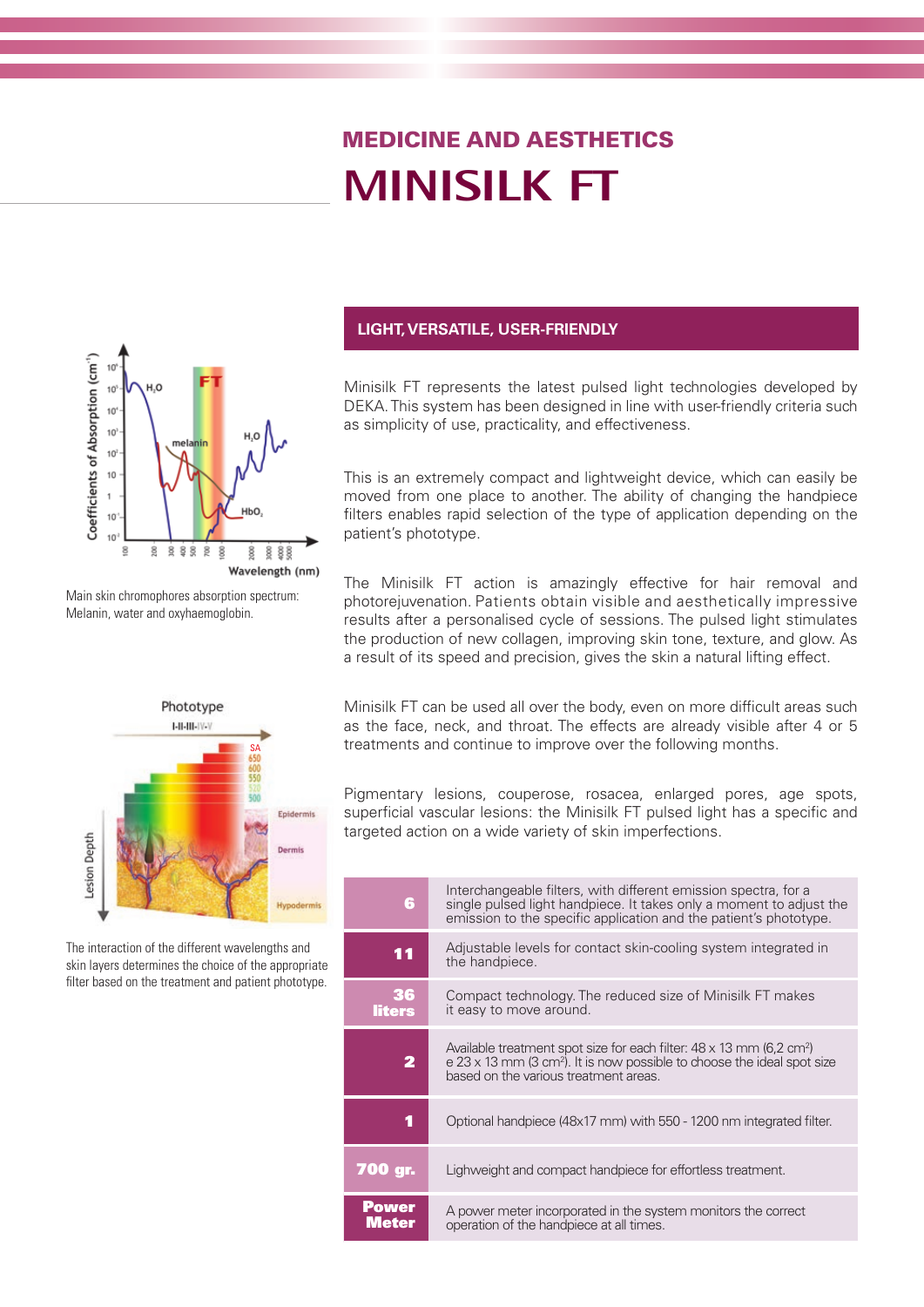# **10 MAXIMUM VERSATILITY WITH INTERCHANGEABLE FILTERS**

The FT pulsed light handpiece features interchangeable filters. By simply switching filters, without changing handpiece, physicians can now select the most suitable wavelength range for the desired application and patient's phototype in just a few seconds.

 $10$ 

The use of various wavelengths (500, 520, 550, 600, 650, 800 nm) ensures greater light absorption by the melanin in the hair and in the other targets, even with darker phototypes.

#### **Fast and Safe for All Skins**

One of the advantages of pulsed light is faster treatment time. DEKA has further enhanced this benefit by designing a handpiece with an emission surface of 48x17 mm, one of the largest on the market. Hair removal treatments on large areas such as chest, legs, or back, are carried out more rapidly and in total safety.

#### **The Fractioned Pulse: a Safety Guaranteed**

The Minisilk FT pulse can be divided into three pulses: a feature that makes this technology ideal for removing hair or spots on dark skins. Fractioned pulses make it possible to use much higher fluences while protecting the skin: the doctor can select the duration and energy of each individual pulse, and also set the interval. DEKA's intelligent technology protects healthy skin and prevents thermal damage.

#### **Reduced Risk of Thermal Damage**

The new contact skin-cooling system guarantees painless and minimally invasive treatments. This innovative DEKA system enables physicians to irradiate the skin with high fluences without any side effects such as redness or burns. Maximum comfort for the patient, maximum safety for the doctor.



FT pulsed light handpiece: Compact, lightweight and ergonomic. Maximum comfort for the professional.



6 interchangeable filters with different emission spectra: a complete range of wavelengths at the physician's finger tips.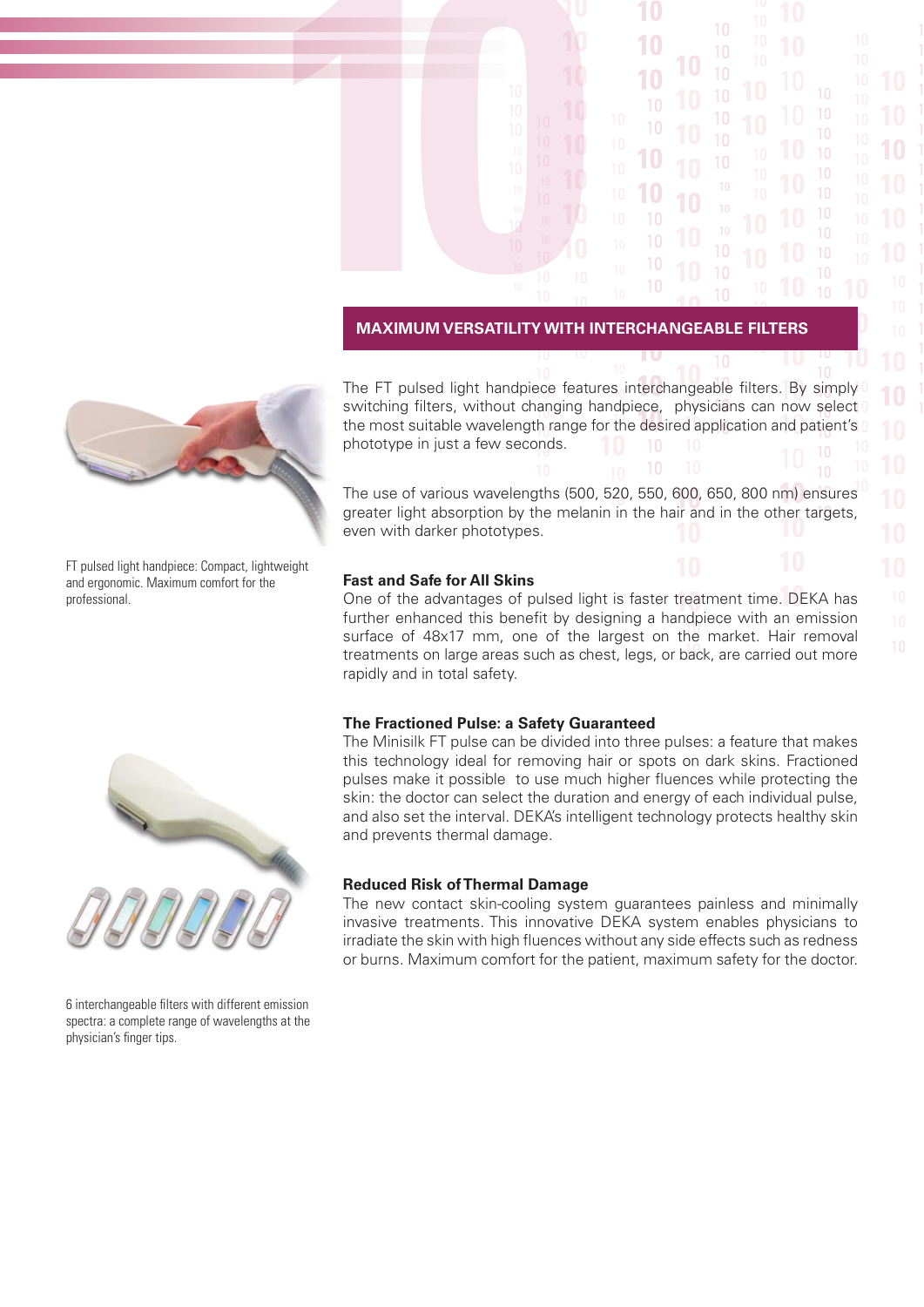| 10<br>10<br>10<br>10<br>10<br>$\overline{10}$<br>10<br>10<br>$\overline{10}$<br>$\overline{10}$<br>10<br>$\overline{10}$<br>10<br>10<br>10<br>10<br>10<br>$\overline{10}$<br>10<br>10<br>10 | ı<br>U<br>1<br>$\begin{array}{c} \square \end{array}$<br>1<br>$\begin{array}{c} \square \end{array}$<br>1<br>O<br>10<br>1<br>$\left( \right)$<br>10<br>10<br>1<br>$\left( \right)$<br>10<br>1<br>$\bm{0}$<br>10<br>1<br>10<br>$\begin{array}{c} \square \end{array}$<br>10<br>10<br>10<br>1 በ | U<br>I<br>1<br>O<br>1<br>O<br>10<br>10<br>$\left( \right)$<br>1<br>1<br>O<br>10<br>10<br>10<br>10 | 1<br>$\left( \right)$<br>1<br>$\left(\right)$<br>1<br>$\begin{matrix} 0 \end{matrix}$<br>1<br>$\begin{matrix} 0 \end{matrix}$<br>1<br>O<br>1<br>0<br>1<br>0<br>41<br>г<br>٦ | 10<br>10<br>10<br>10<br>10<br>10<br>10<br>10<br>10<br>10<br>10<br>10<br>10 | 10<br>10<br>10<br>$\bm{0}$<br>1<br>1<br>$\begin{matrix} 0 \end{matrix}$<br>10<br>10<br>10<br>$\bm{0}$<br>1<br>1<br>$\begin{bmatrix} 0 \end{bmatrix}$<br>10<br>10 |
|---------------------------------------------------------------------------------------------------------------------------------------------------------------------------------------------|-----------------------------------------------------------------------------------------------------------------------------------------------------------------------------------------------------------------------------------------------------------------------------------------------|---------------------------------------------------------------------------------------------------|-----------------------------------------------------------------------------------------------------------------------------------------------------------------------------|----------------------------------------------------------------------------|------------------------------------------------------------------------------------------------------------------------------------------------------------------|
|---------------------------------------------------------------------------------------------------------------------------------------------------------------------------------------------|-----------------------------------------------------------------------------------------------------------------------------------------------------------------------------------------------------------------------------------------------------------------------------------------------|---------------------------------------------------------------------------------------------------|-----------------------------------------------------------------------------------------------------------------------------------------------------------------------------|----------------------------------------------------------------------------|------------------------------------------------------------------------------------------------------------------------------------------------------------------|

#### **IMPROVING TREATMENT, OPTIMIZING ECONOMIC PERFORMANCE**

Minisilk FT features a control tool that is extremely useful in daily practice. The integrated energy meter controls the real effectiveness of each individual pulse and the correct operation of the handpiece with a simple test. The creation of this instrument has made DEKA one of the few companies on the market that can guarantee the quantity and quality of the pulses. By allowing doctors and operators to control the effectiveness and correctness of the energy emitted, DEKA also offers the possibility of monitoring the duration and operation of the lamp over time. Medical studios can thus avoid undue and uncontrolled expenditure: the power meter makes it possible to test the handpiece at all times, reducing costs and maximising the economic return on the investment.





*Courtesy of: P. Campolmi, M.D. - G. Cannarozzo, M.D. P. Bonan, M.D. - Florence, Italy. (Photos using polarized light)*



*Courtesy of: P. Campolmi, M.D. - G. Cannarozzo, M.D. P. Bonan, M.D. - Florence, Italy.* 



*Courtesy of A. Pulvirenti - Catania, Italy.*



*Courtesy of: P. Campolmi, M.D. - G. Cannarozzo, M.D. P. Bonan, M.D. - Florence, Italy. (Photos using polarized light)*



*Courtesy of A. Pulvirenti - Catania, Italy.*



*Courtesy of A. Pulvirenti - Catania, Italy.*